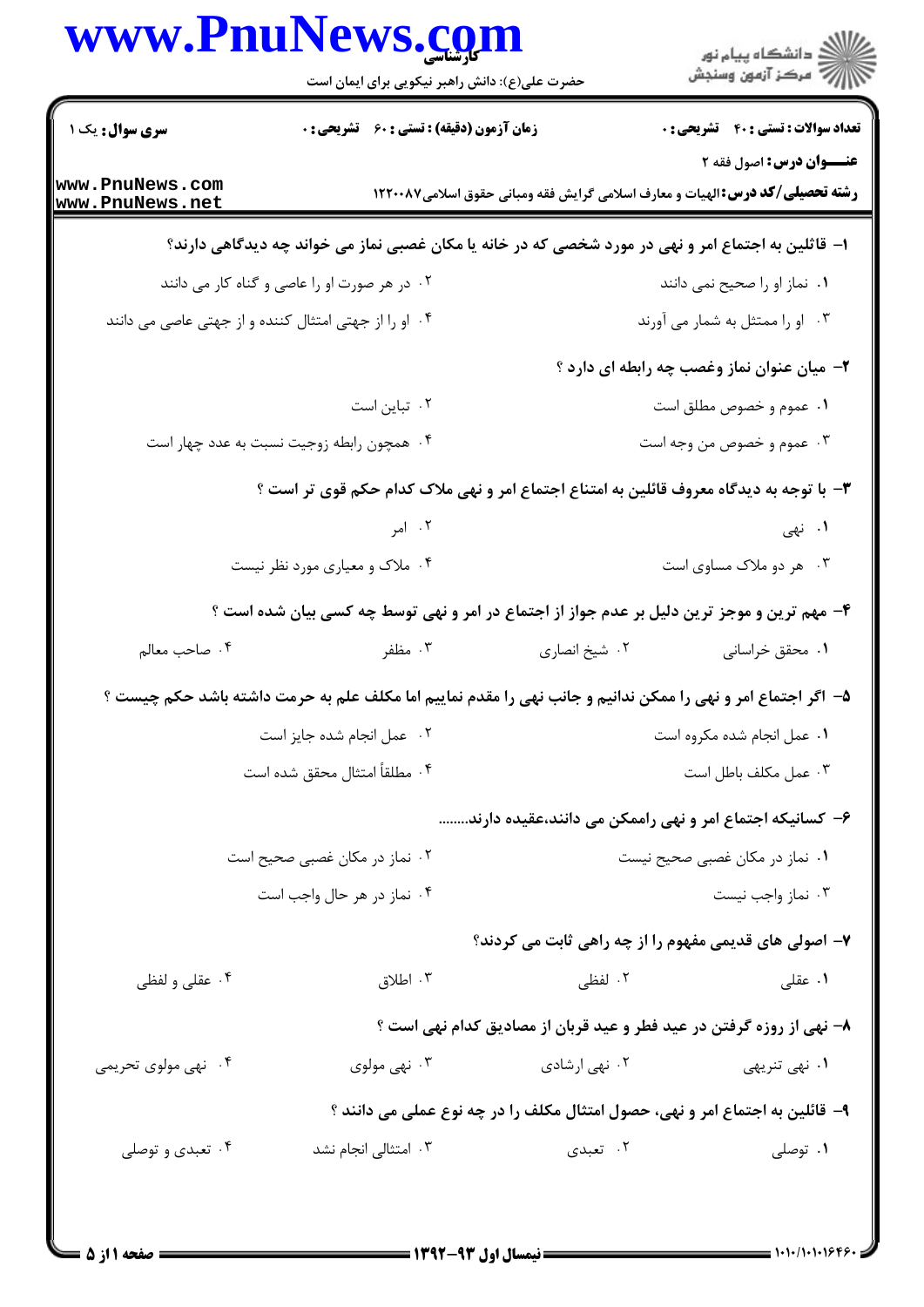|                                          | www.rnurews.com<br>حضرت علی(ع): دانش راهبر نیکویی برای ایمان است                                           |                                                                                 | ڪ دانشڪاه پيام نور<br>پ <sup>ر</sup> مرڪز آزمون وسنجش                                                                    |  |  |
|------------------------------------------|------------------------------------------------------------------------------------------------------------|---------------------------------------------------------------------------------|--------------------------------------------------------------------------------------------------------------------------|--|--|
| <b>سری سوال : ۱ یک</b>                   | زمان آزمون (دقیقه) : تستی : ۶۰٪ تشریحی : ۰                                                                 |                                                                                 | <b>تعداد سوالات : تستی : 40 ٪ تشریحی : 0</b>                                                                             |  |  |
| www.PnuNews.com<br>www.PnuNews.net       |                                                                                                            |                                                                                 | <b>عنـــوان درس:</b> اصول فقه ۲<br><b>رشته تحصیلی/کد درس: ا</b> لهیات و معارف اسلامی گرایش فقه ومبانی حقوق اسلامی۱۲۲۰۰۸۷ |  |  |
|                                          | ∙ا− درروایتی که می فرماید:در پوست حیوانی که حلال گوشت نیست نماز نخوان، نهی ارشادی به چه چیزی است ؟         |                                                                                 |                                                                                                                          |  |  |
| ۰۴ قلت ثواب منهى عليه                    | ۰۳ مشروط بودن نهي                                                                                          | ۰۲ فساد منهی عنه                                                                | ٠١ مانع بودن نهي                                                                                                         |  |  |
|                                          |                                                                                                            | اا− این تعریف منطوق از کیست؟ معنایی که لفظ هنگام تلفظ و تکلم بر آن دلالت می کند |                                                                                                                          |  |  |
| ۰۴ شیخ انصاری                            | ۰۳ محقق خراسانی                                                                                            | ۰۲ طوسی                                                                         | ۱. حاجبی                                                                                                                 |  |  |
|                                          |                                                                                                            | ۱۲- فروش قرآن و برده مسلمان به کدام نهی تعلق می گیرد ؟                          |                                                                                                                          |  |  |
|                                          | ۲. نهی مولوی تحریمی                                                                                        |                                                                                 | ۰۱ نهی ارشادی                                                                                                            |  |  |
|                                          | ۰۴ نهی مولوی تنریهی                                                                                        |                                                                                 | ۰۳ نهی تنریهی                                                                                                            |  |  |
|                                          |                                                                                                            | ١٣- آيه شريفه (( و لا تنكحو ما نكح آباؤكم من النساء )) بر چه حكمي دلالت دارد ؟  |                                                                                                                          |  |  |
| ۰۴ صحت                                   | ۰۳ فساد                                                                                                    | ۰۲ کراهت                                                                        | ٠١ عدم فساد                                                                                                              |  |  |
|                                          |                                                                                                            | ۱۴- نهی مولوی تحریمی در چه صورتی بر فساد معامله دلالت دارد ؟                    |                                                                                                                          |  |  |
|                                          | ۰۲ به مسبب تعلق می گیرد                                                                                    |                                                                                 | ۰۱ به سبب تعلق می گیرد                                                                                                   |  |  |
|                                          | ۰۴ به اثری که به سبب مترتب می شود تعلق می گیرد                                                             |                                                                                 | ۰۳ به تسبیب تعلق می گیرد                                                                                                 |  |  |
|                                          |                                                                                                            |                                                                                 | ۱۵– مراد از تداخل اسباب چیست ؟                                                                                           |  |  |
|                                          | ۰۲ عدم کفایت یک امتثال از چند وجوب                                                                         |                                                                                 | ۰۱ کفایت یک امتثال از چند وجوب                                                                                           |  |  |
|                                          | ۰۴ هر سبب وجوب مخصوص به خود را اقتضاء نمی کند                                                              |                                                                                 | ۰۳ هر سببی اقتضای وجوب خاصی را داشته باشد                                                                                |  |  |
|                                          | ۱۶- محقق خراسانی برای بیان این که جمله شرطیه بر انحصار ً در سببیت دلالت می کند بر چه وجهی استدلال می کند ؟ |                                                                                 |                                                                                                                          |  |  |
| ۰۴ صحت سلب                               | ۰۳ استناد به اطلاق                                                                                         | ۰۲ اطراد                                                                        | ۰۱ تبادر                                                                                                                 |  |  |
|                                          |                                                                                                            |                                                                                 | 17- روایتی که می گوید: در ایام حیض نماز نخوان                                                                            |  |  |
| ۰۲ نهی، ارشاد به مانع بودن منهی عنه دارد |                                                                                                            |                                                                                 | ۰۱ نهی، ارشاد به فساد منهی عنه دارد                                                                                      |  |  |
| ۰۴ نهی ارشادی نیست                       |                                                                                                            |                                                                                 | ۰۳ نهي، ارشاد به شرط بودن منهي عنه دارد                                                                                  |  |  |
|                                          | ۱۸− اگر اجتماع امر و نهی را ممکن ندانیم و جانب نهی را مقدم نماییم ،اما مکلف تقصیر کرده باشد                |                                                                                 |                                                                                                                          |  |  |
|                                          | ۰۲ عمل باطل نیست                                                                                           |                                                                                 | ٠١ عمل باطل است                                                                                                          |  |  |
|                                          | ۰۴ عمل نیاز به قصد قربت ندارد                                                                              |                                                                                 | ۰۳ عمل نیاز به قصد قربت دارد                                                                                             |  |  |
|                                          |                                                                                                            |                                                                                 |                                                                                                                          |  |  |

 $\blacksquare$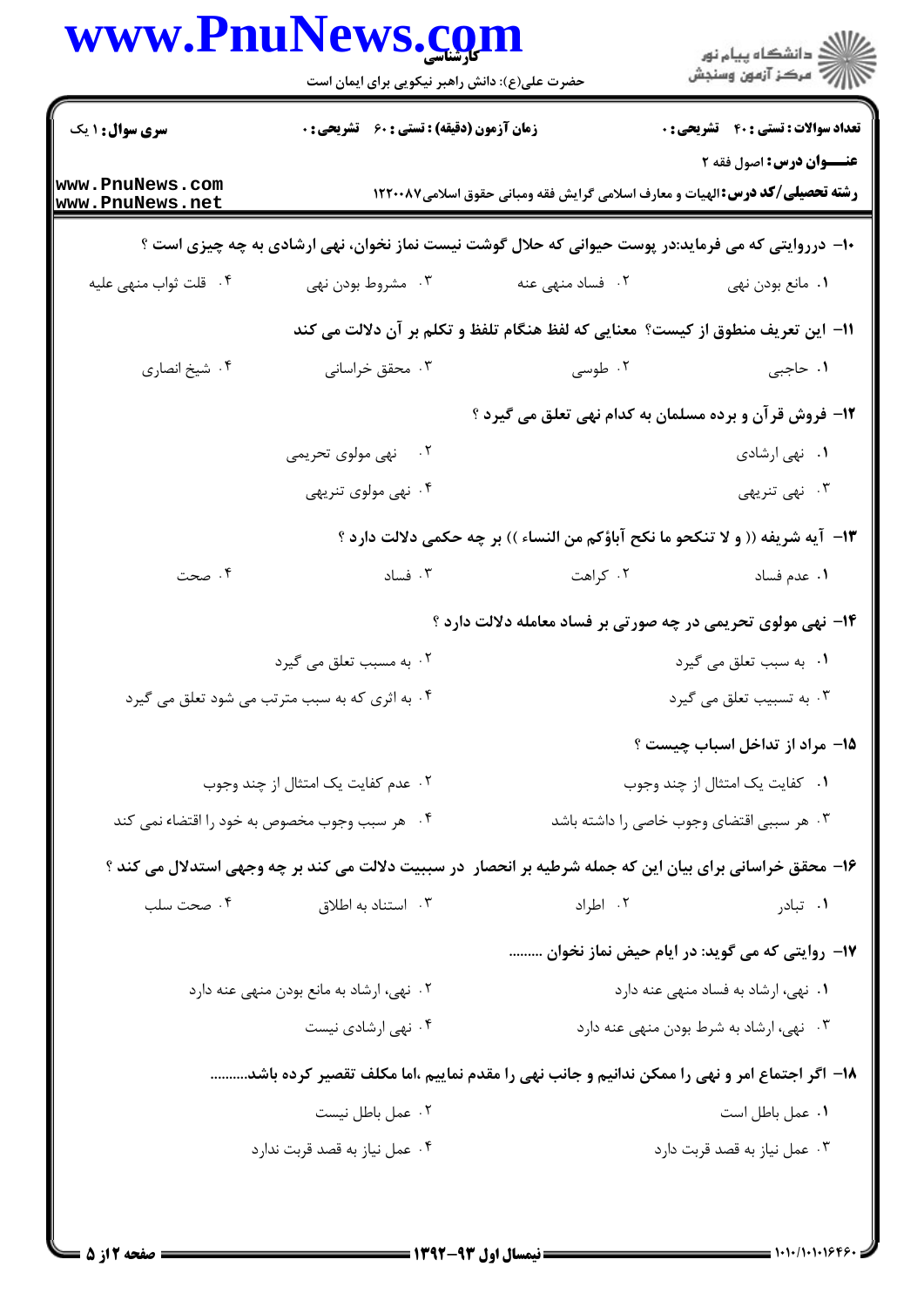## **WWW PnuNews com**

|                                  | www.PnuNews.com<br>حضرت علی(ع): دانش راهبر نیکویی برای ایمان است                                                   |                            | ر<br>دانشڪاه پيام نور)<br>ا∛ مرڪز آزمون وسنڊش                                                                           |  |
|----------------------------------|--------------------------------------------------------------------------------------------------------------------|----------------------------|-------------------------------------------------------------------------------------------------------------------------|--|
| <b>سری سوال : ۱ یک</b>           | <b>زمان آزمون (دقیقه) : تستی : 60 ٪ تشریحی : 0</b>                                                                 |                            | <b>تعداد سوالات : تستی : 40 - تشریحی : 0</b>                                                                            |  |
| ww.PnuNews.com<br>ww.PnuNews.net |                                                                                                                    |                            | <b>عنــوان درس:</b> اصول فقه ۲<br><b>رشته تحصیلی/کد درس: ا</b> لهیات و معارف اسلامی گرایش فقه ومبانی حقوق اسلامی۱۲۲۰۰۸۷ |  |
|                                  |                                                                                                                    |                            | ۱۹- نهی از وضو یا غسل در صورتی که برای بدن ضرر داشته باشد.                                                              |  |
|                                  | ٠٢ نهي به جزء عبادت تعلق گرفته است                                                                                 |                            | ۰۱ نهی به یکی از شرایط عبادت تعلق گرفته است                                                                             |  |
|                                  | ۰۴ نهی به وصف قابل انفکاک تعلق گرفته است                                                                           |                            | ۰۳ نهی به وصف غیر قابل انفکاک تعلق گرفته است                                                                            |  |
|                                  | +۲- در مفهوم غایت در چه صورتی جمله بر این دلالت دارد که بعد غایت از حکم مغیا خارج است ؟                            |                            |                                                                                                                         |  |
| ٢. هرگاه غايت قيد موضوع باشد     |                                                                                                                    | ٠١ هرگاه غايت قيد حكم باشد |                                                                                                                         |  |
|                                  | ۰۴ هرگاه غايت در حكم مغيا داخل باشد                                                                                |                            | ۰۳ هرگاه حتی ، حرف جر باشد                                                                                              |  |
|                                  |                                                                                                                    |                            | <b>۲۱</b> - مقدار لازم برای فحص و جستجوی از مخصص عبارت است از :                                                         |  |
| ۰۴ دست یابی به اماره             | ۰۳ شک نزدیک به ظن                                                                                                  | ۰۲ اطمینان شخصی            | ٠١ حصول يقين                                                                                                            |  |
|                                  |                                                                                                                    |                            | <b>۲۲</b> - در اصطلاح فقها به موافقت قبلی با امری چه می گویند ؟                                                         |  |
| ۰۴ اجازه                         | ۰۳ تاييد                                                                                                           | ۰۲ اذن دادن                | ۰۱ تنفیذ                                                                                                                |  |
|                                  |                                                                                                                    |                            | ۲۳– حمل حیوان ناطق بر لفظ انسان،شامل کدامیک از انواع دلالت می شود؟                                                      |  |
| ۰۴ دلالت عقلی                    |                                                                                                                    |                            |                                                                                                                         |  |
|                                  | ۲۴- در بیان حکمی فردی به تنهایی موضوع حکم قرار گیرد و در حکمی دیگر به صورت جمعی موضوع حکمی قرار گیرد چه نوع        |                            | عامی است ؟                                                                                                              |  |
|                                  | ۰۲ عام استغراقی - عام مجموعی                                                                                       |                            | ۰۱ عام مجموعی – عام استغراقی                                                                                            |  |
|                                  | ۰۴ خاص – عام                                                                                                       |                            | ا عام بدلی $-$ عام مجموعی $\cdot$ ۳                                                                                     |  |
|                                  | ۲۵- در آیه ۱۸۷ از سوره بقره (( بخورید و بیاشامید تا زمانی که نخ سفید از نخ سیاه برای شما قابل تشخیص باشد))دلالت بر |                            | کدام مفهوم دارد ؟                                                                                                       |  |
| ۰۴ مفهوم وصف                     | ۰۳ مفهوم لقب                                                                                                       | ۰۲ مفهوم غايت              | ۰۱ مفهوم شرط                                                                                                            |  |
|                                  |                                                                                                                    |                            | ۲۶- گوسفند صحرا چر زکات دارد بر چه مفهومی دلالت دارد ؟                                                                  |  |
| ۰۴ مفهوم لقب                     | ۰۳ مفهوم وصف                                                                                                       | ۰۲ مفهوم شرط               | ۰۱ منطقوق                                                                                                               |  |
|                                  | <b>۲۷</b> - محقق خراسانی در تعریف و گوید. حکم انشایی یا اخباری است که خصوصیت معنا از آن تبعیت می کند .             |                            |                                                                                                                         |  |
| ۰۴ موضوع                         | ۰۳ مفهوم                                                                                                           | ۰۲ شرط                     | ۰۱ منطوق                                                                                                                |  |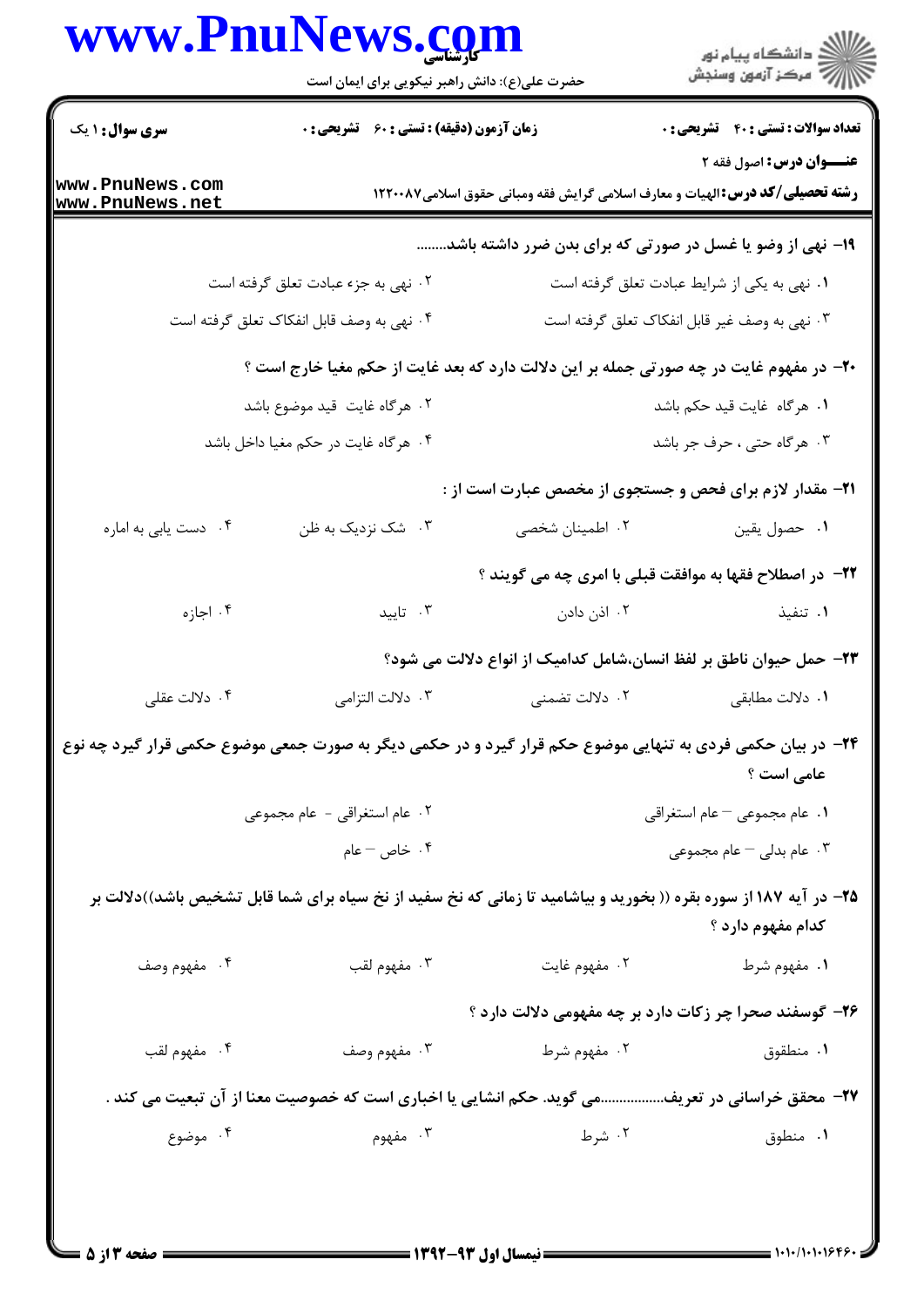## www.PnuNews.com

|                                    | www.PnuNews.com<br>حضرت علی(ع): دانش راهبر نیکویی برای ایمان است |                  | ر<br>دانشڪاه پيام نور<br>ا∛ مرڪز آزمون وسنڊش                                                          |
|------------------------------------|------------------------------------------------------------------|------------------|-------------------------------------------------------------------------------------------------------|
| <b>سری سوال : ۱ یک</b>             | <b>زمان آزمون (دقیقه) : تستی : 60 ٪ تشریحی : 0</b>               |                  | <b>تعداد سوالات : تستی : 40 - تشریحی : 0</b><br><b>عنــوان درس:</b> اصول فقه ۲                        |
| www.PnuNews.com<br>www.PnuNews.net |                                                                  |                  | <b>رشته تحصیلی/کد درس: ا</b> لهیات و معارف اسلامی گرایش فقه ومبانی حقوق اسلامی۱۲۲۰۰۸۷                 |
|                                    |                                                                  |                  | ۲۸- بنابر نظر مولف برای اثبات خروج غایت از مغیا بهتر است به چه دلیلی استناد شود ؟                     |
| ۰۴ صحت سلب                         | ۰۳ استناد به اطلاق                                               | ۰۲ عدم صحت سلب   | ۰۱ تبادر                                                                                              |
|                                    |                                                                  |                  | ۲۹- در مورد عبارت (( اکرم العلماء الا الفساق )) کدام یک از عبارت های زیر صادق است ؟                   |
|                                    |                                                                  |                  | ۰۱ مخصص متصل است و مفهوم آن مردد بین دو امر متباین است                                                |
|                                    |                                                                  |                  | ۰۲ مخصص متصل است و مفهوم آن مردد بین اقل و اکثر است                                                   |
|                                    |                                                                  |                  | ۰۳ مخصص منفصل است و مفهوم آن مردد بین اقل و اکثر است                                                  |
|                                    |                                                                  |                  | ۰۴ مخصص منفصل است و از حیث مصداق ابهام دارد                                                           |
|                                    | برای اطلاق دارد .                                                |                  | ۳۰– عام دلالت  بر عموم دارد ولی مطلق دلالت                                                            |
| ۰۴ طبعی – عقلی                     | تا عقلی $-$ لفظی $\cdot$                                         | ٢. لفظى – لفظى   | ۰۱ لفظی – عقلی                                                                                        |
|                                    |                                                                  |                  | <b>٣١</b> - كدام مورد زير را خداوند ام الكتاب ناميده است ؟                                            |
| ۰۴ آیات محکم                       | ۰۳ ظاهر                                                          | ۰۲ متشابه        | ۰۱ نص                                                                                                 |
|                                    |                                                                  |                  | در چه موردی فحص و جستجو از مخصص لازم نیست ؟                                                           |
| ۰۴ مخصص منفصل                      | ۰۳ مخصص متصل                                                     | ۰۲ عموم سنت نبوی | ۰۱ عام قرآنی                                                                                          |
|                                    |                                                                  |                  | ٣٣- عبارت (( علماء را به جز فلاسفه اكرام كنيد )) چه نوع مخصصي است ؟                                   |
| ۰۴ اجماع مخصص                      | ۰۳ مخصص متصل                                                     | ۰۲ عام استغراقی  | ۰۱ مخصص منفصل                                                                                         |
|                                    |                                                                  |                  | ۳۴– لفظی که احتمال دارد چند معنا را بدهد و ظهور در هیچ کدام از این معانی نداشته باشد چگونه لفظی است ؟ |
| ۰۴ مؤول                            | ۰۳ ظاهر                                                          | ۰۲ متشابه        | ۰۱ نص                                                                                                 |
|                                    |                                                                  |                  | 88- آيه شريفه (( و السارق و السارقه فاقطعوا ايديهما )) تعريف كدام گزينه مي باشد ؟                     |
|                                    | ۰۲ دستان مرد و زن دزد را قطع کنید                                |                  | ۰۱ دستان مرد و زن دزد را تا کتف قطع کنید                                                              |
|                                    | ۰۴ سارقان و دزدان را اعدام کنید                                  |                  | ۰۳ دستان مرد و زن دزد را تا مچ قطع کنید                                                               |